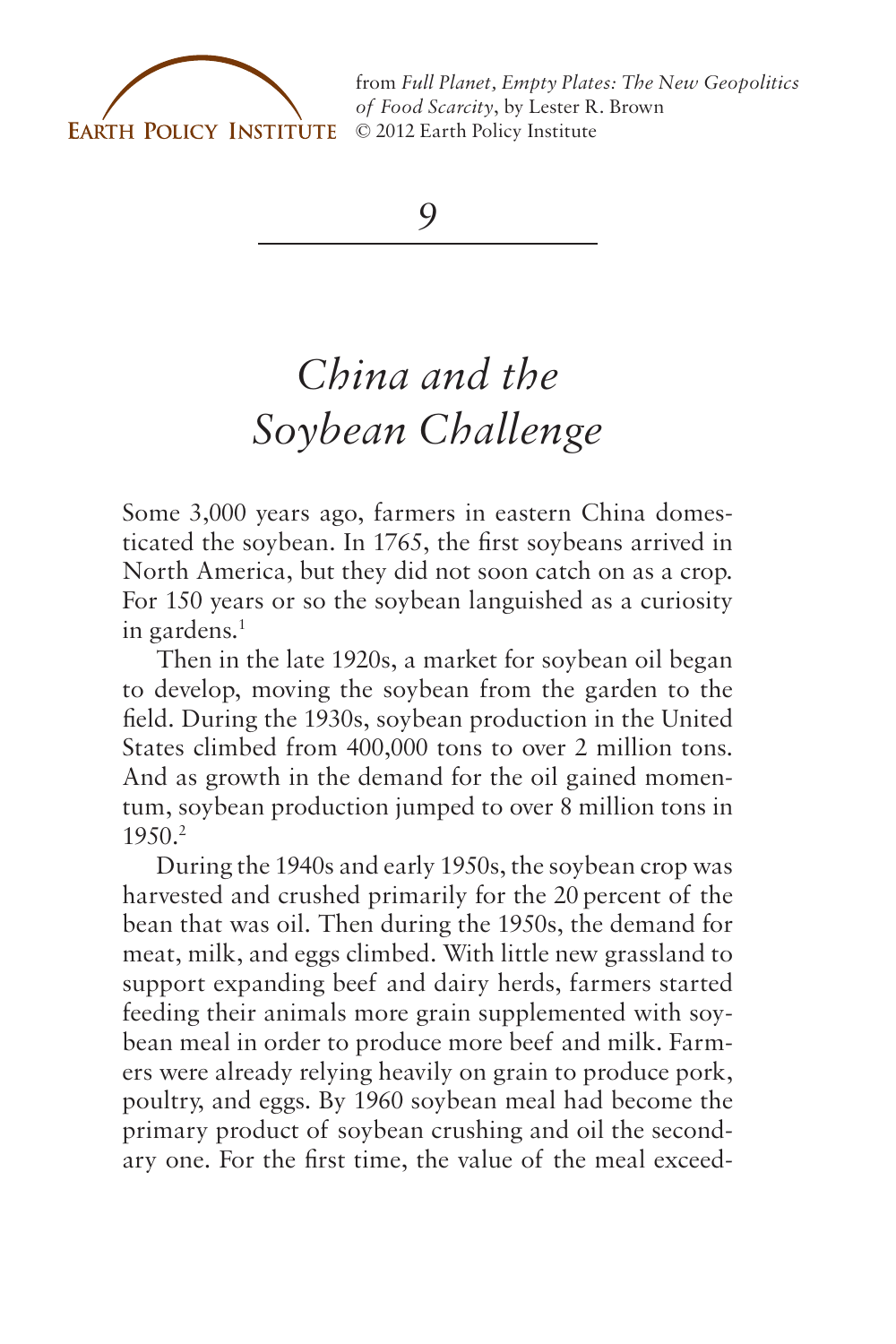ed that of the oil, an early sign of things to come in the changing role of the soybean.3

This rise in the demand for soybean meal reflected the discovery by animal nutritionists that combining 1 part soybean meal with 4 parts grain, usually corn, in feed rations would sharply boost the efficiency with which livestock and poultry converted grain into animal protein. This was the soybean's ticket to agricultural prominence, enabling it to join wheat, rice, and corn as one of the world's four leading crops.<sup>4</sup> (See Figure 9-1.)

Although the soybean had originated in China, it found a welcome home in the United States. In its new role as a source of high-quality protein for mixing in animal feeds, it was destined to become an integral part of the U.S. farm economy.5

After World War II, U.S. production of the soybean soared, bringing China's historical dominance of soybean production to an end. By 1960, the U.S. harvest was close



to triple that in China. By 1965, the United States was producing three fourths of the world's soybeans and accounting for virtually all the exports.6

When world grain and soybean prices spiked in the mid-1970s following the 1972 Soviet crop failure, the United States—in an effort to curb domestic food price inflation—embargoed soybean exports. Japan, a leading importer, was soon looking for another supplier. And Brazil was looking for new crops to export. The rest is history, as Brazil became a leading soybean exporter.7

Neighboring Argentina, a leading exporter of wheat and corn, also recognized the market potential for soybeans. Once the soybean gained a foothold in Argentina, production there expanded rapidly, making it the third of the big three soybean producers and exporters.<sup>8</sup>

The main soybean producers today, in round numbers, are the United States at 80 million tons, Brazil at 70 million tons, and Argentina at 45 million tons. Together they account for over four fifths of world soybean production. China is a distant fourth at a mere 14 million tons. For six decades, the United States was both the leading producer and exporter of soybeans, but in 2011 Brazil's exports narrowly eclipsed those from the United States.<sup>9</sup>

Throughout most of this period, the United States was also the leading soybean consumer. As recently as 1990, U.S. soybean consumption was quadruple that in China, but in 2008 China took the lead. By 2011 China was consuming 70 million tons of soybeans a year, well above the 50 million tons in the United States.<sup>10</sup>

As China's appetite for meat, milk, and eggs has soared, so too has its use of soybean meal. And since nearly half the world's pigs are in China, the lion's share of soy use is in pig feed. Its fast-growing poultry industry is also dependent on soybean meal. In addition, China now uses large quantities of soy in feed for farmed fish.<sup>11</sup>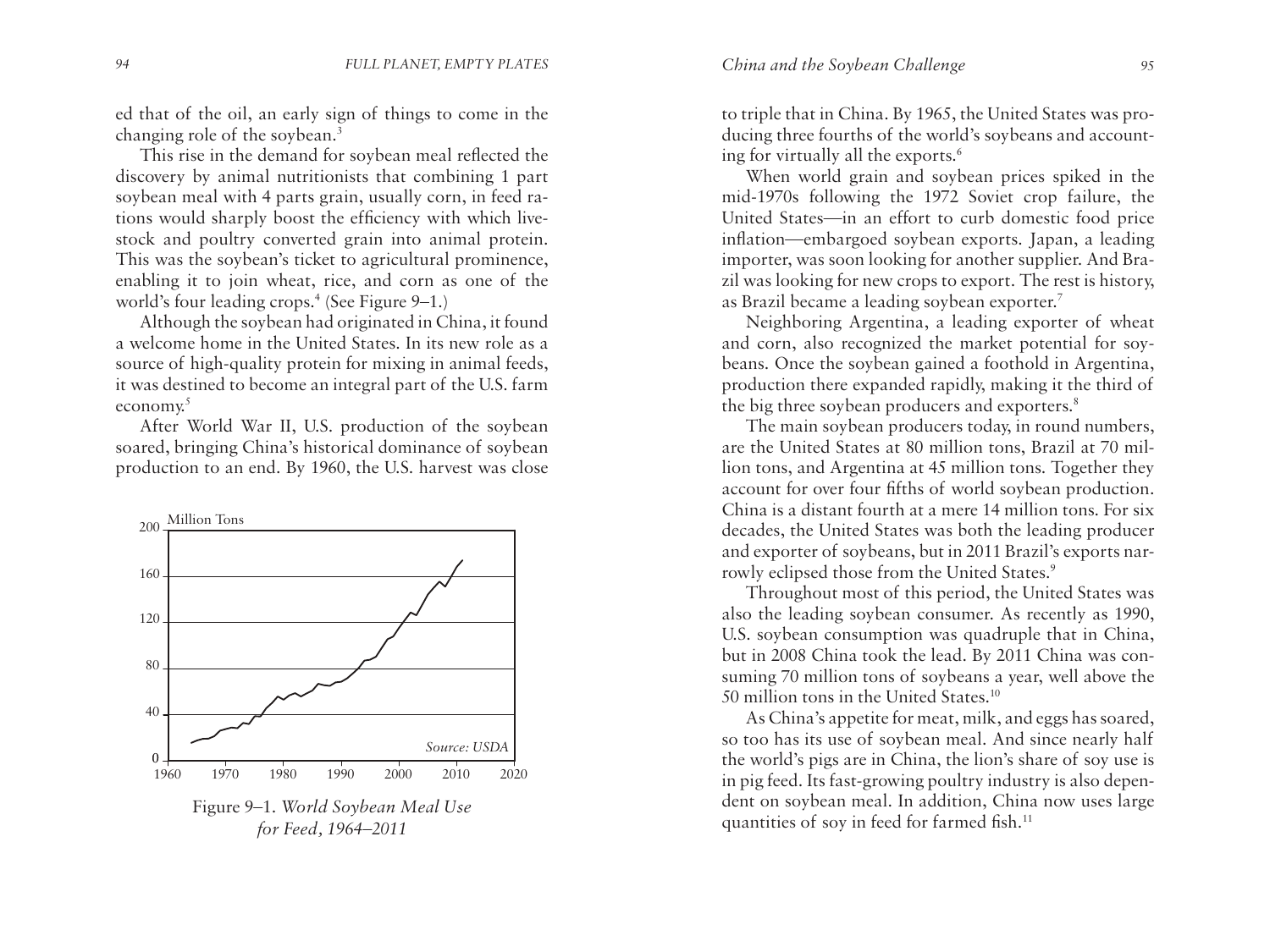Four numbers tell the story of the explosive growth of soybean consumption in China. In 1995, China was producing 14 million tons of soybeans and it was consuming 14 million tons. In 2011, it was still producing 14 million tons of soybeans—but it was consuming 70 million tons, meaning that 56 million tons had to be imported.12 (See Figure 9–2.)

China's neglect of soybean production reflects a political decision made in Beijing in 1995 to focus on being selfsufficient in grain. For the Chinese people, many of them survivors of the Great Famine of 1959–61, this was paramount. They did not want to be dependent on the outside world for their food staples. By strongly supporting grain production with generous subsidies and essentially ignoring soybean production, China increased its grain harvest rapidly while its soybean harvest languished.13

Hypothetically, if China had chosen to produce all of the 70 million tons of soybeans it consumed in 2011,



Figure 9–2. *Soybean Production, Consumption, and Imports in China, 1964–2011*

it would have had to shift one third of its grainland to soybeans, forcing it to import 160 million tons of grain more than a third of its total grain consumption. Because of this failure to expand soybean production over the last 15 years or so, close to 60 percent of all soybeans entering international trade today go to China, making it far and away the world's largest importer. As more and more of China's 1.35 billion people move up the food chain, its soybean imports will almost certainly continue to climb.<sup>14</sup>

Only one tenth of the soybeans used in China is consumed directly as food such as tofu and soy sauce. The other 90 percent is crushed, separating the oil and meal. In China, as elsewhere, the oil is a highly valued cooking oil and the meal is widely used in animal feed rations.<sup>15</sup>

For the world as a whole the pattern of soybean consumption is similar. To most consumers, the soybean is an invisible food, one that is embodied in many of the products found in any refrigerator. Clearly, the soybean is far more pervasive in the human diet than the visual evidence would indicate.16

The world demand for soybeans is increasing by some 7 million tons per year. It is being driven primarily by the 3 billion people who are moving up the food chain, consuming more grain- and soybean-intensive livestock products. Population growth is also driving up the demand for soybeans, either indirectly through the consumption of livestock products or directly through the consumption of tofu, miso, and tempeh. In the two leading consumers of soybeans, the United States and China, populations are growing by 3 million and 6 million per year, respectively. And finally, an increasing demand for soy oil for biodiesel is also ramping up soybean use.<sup>17</sup>

The principal effect of soaring world soybean consumption has been a restructuring of agriculture in the western hemisphere. In the United States there is now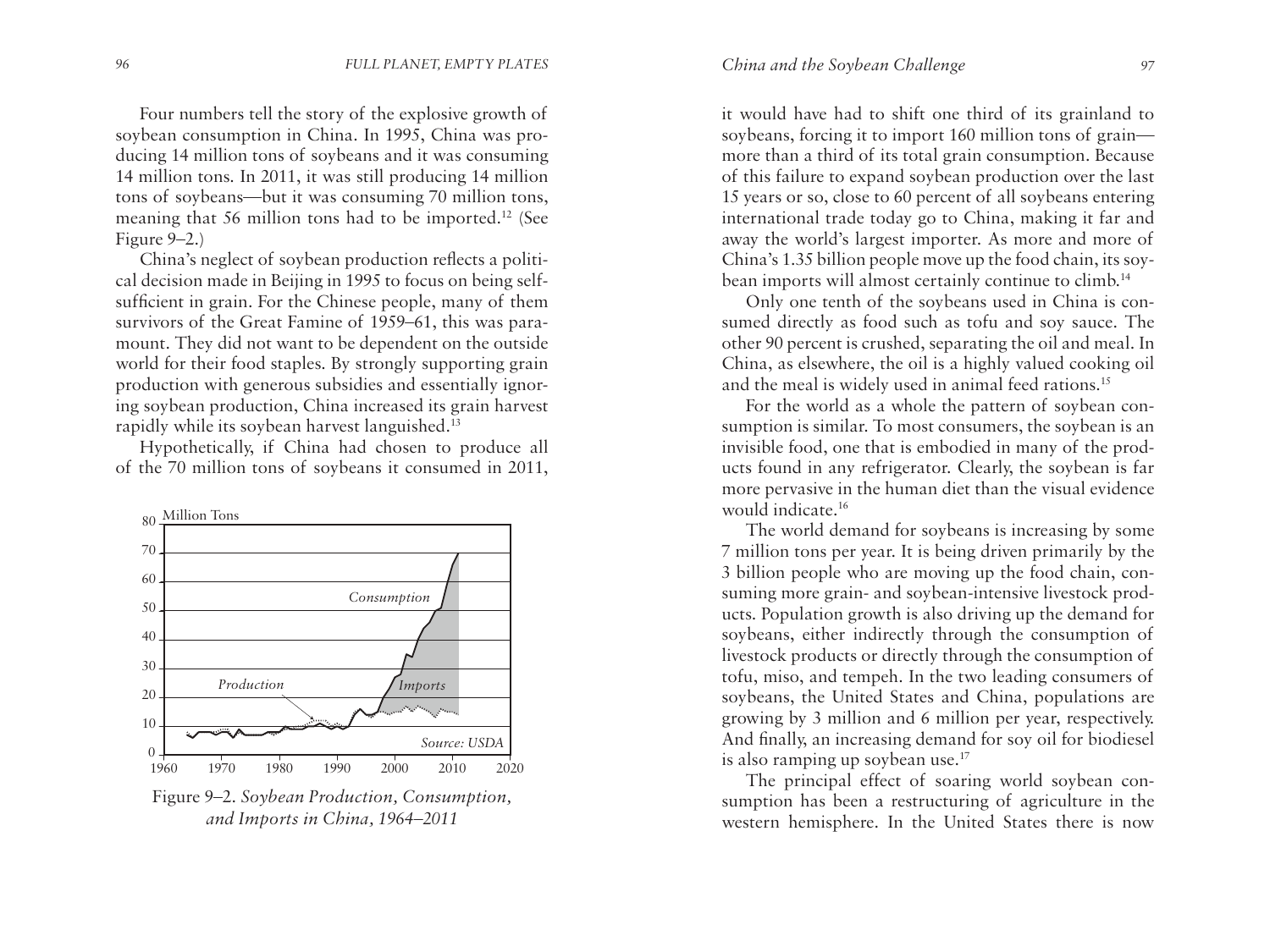more land in soybeans than in wheat. In Brazil, the area in soybeans exceeds that of all grains combined. Argentina's soybean area is now close to double that of all grains combined, putting the country dangerously close to becoming a soybean monoculture.18

For the western hemisphere as a whole, the fast-expanding area planted to soybeans overtook that in wheat in 1994. As of 2010, there was more than twice as much land in soybeans as in wheat. The soybean eclipsed corn in area in 2001.19 (See Figure 9–3.)

Satisfying the climbing global demand for soybeans poses a huge challenge. Since the soybean is a legume, fixing atmospheric nitrogen in the soil, it is not as fertilizerresponsive as, say, corn, which has a ravenous appetite for nitrogen. And because the soy plant uses a portion of its metabolic energy to fix nitrogen, it has less energy to produce seed. This makes raising yields difficult.<sup>20</sup>

Since the mid-twentieth century, the world grain har-



Figure 9–3. *Land in Corn, Wheat, and Soybeans in the Western Hemisphere, 1960–2011*

vest has nearly quadrupled, with most of this growth coming from the tripling of the grain yield per acre. But the 16-fold increase in the global soybean harvest has come overwhelmingly from expanding the cultivated area. While the area expanded nearly sevenfold, the yield scarcely doubled. The world gets more soybeans primarily by planting more soybeans. Therein lies the problem.<sup>21</sup>

The question then becomes, Where will the soybeans be planted? The United States is now using all of its available cropland and has no additional land that can be planted to soybeans. The only way to expand soybean acreage is by shifting land from other crops, such as corn or wheat.

In Brazil, new land for soybean production comes from the Amazon Basin or the *cerrado*, the savannah-like region to the south. Both the Amazon Basin and the *cerrado* are home to staggering levels of biodiversity, with many plant and animal species that can be found nowhere else on earth. Beyond this, both the regions store immense quantities of carbon, so new land clearing means not only lost biodiversity but also increased carbon emissions, exacerbating climate change for the entire world.<sup>22</sup>

The Amazon Basin and the *cerrado* are also integral to the hydrological cycle. The Amazon rainforest recycles rainfall from the coastal regions to the continental interior, ensuring an adequate water supply for agriculture not only in Brazil's west and southwest but also in Paraguay and northern Argentina. And many of Brazil's rivers originate in the *cerrado*. 23

Unfortunately, land clearing has already taken a devastating toll on the Amazon Basin and the *cerrado*. Since 1970, the forested area in the Amazon Basin has shrunk some 19 percent from its 400 million hectares. For the *cerrado*, it is estimated that roughly half of its original 200 million hectares has been lost. In both cases, soybean expansion has played a significant role.24